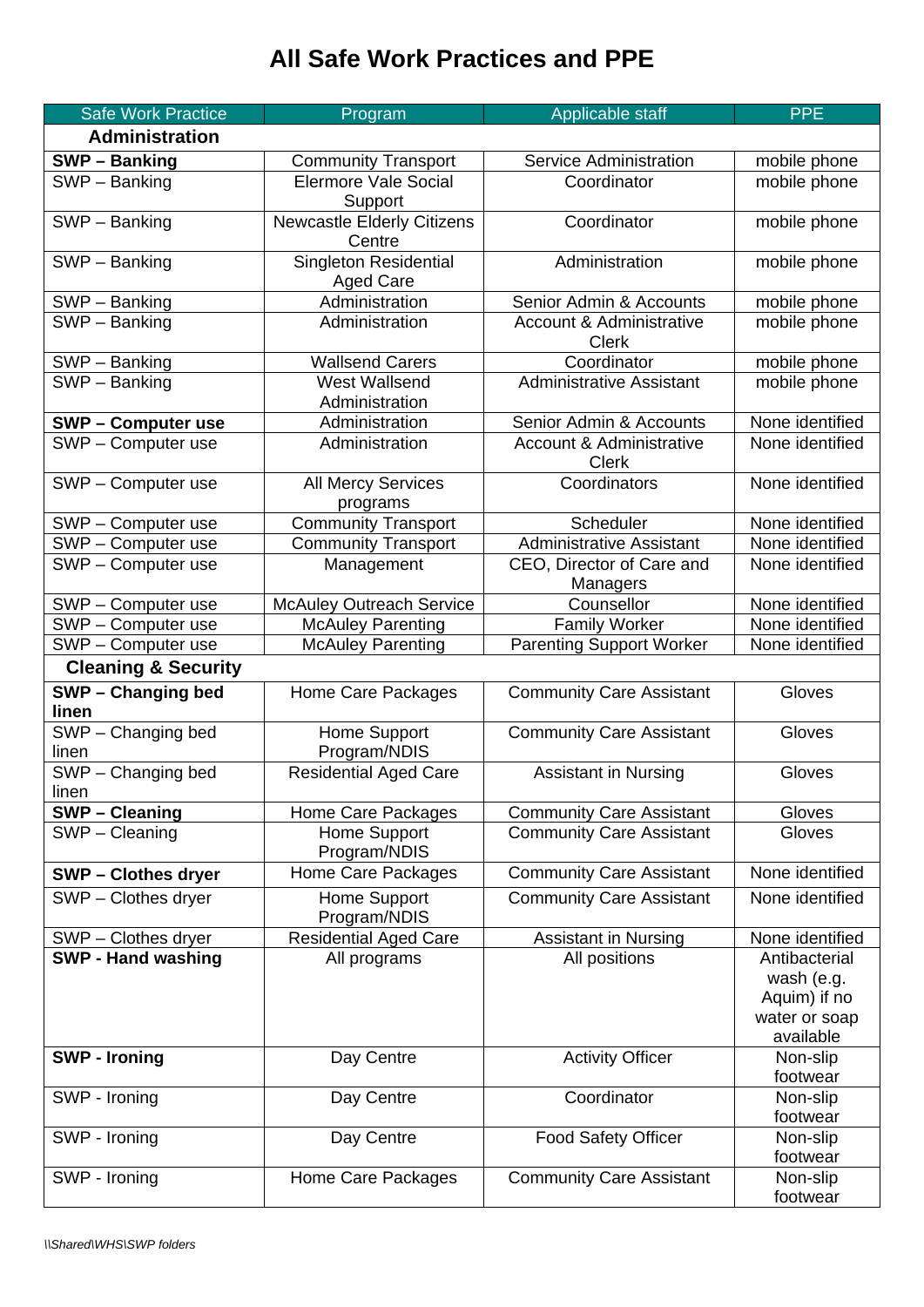| <b>Safe Work Practice</b>         | Program                      | Applicable staff                | <b>PPE</b>         |
|-----------------------------------|------------------------------|---------------------------------|--------------------|
| SWP - Ironing                     | Home Support                 | <b>Community Care Assistant</b> | Non-slip           |
|                                   | Program/NDIS                 |                                 | footwear           |
| SWP - Ironing                     | <b>Residential Aged Care</b> | <b>Assistant in Nursing</b>     | Non-slip           |
|                                   |                              |                                 | footwear           |
| <b>SWP-Laundry</b>                | Day Centre                   | Activity Officer,               | Gloves, sun        |
|                                   |                              |                                 | screen.            |
| SWP - Laundry                     | Day Centre                   | Coordinator,                    | Gloves, sun        |
|                                   |                              |                                 | screen.            |
| SWP - Laundry                     | Day Centre                   | <b>Food Safety Officer</b>      | Gloves, sun        |
|                                   |                              |                                 | screen.            |
| SWP - Laundry                     | Home Care Packages           | <b>Community Care Assistant</b> | Gloves, sun        |
|                                   |                              |                                 | screen.            |
| SWP - Laundry                     | Home Support                 | <b>Community Care Assistant</b> | Gloves, sun        |
|                                   | Program/NDIS                 |                                 | screen.            |
| SWP - Laundry                     | <b>Residential Aged Care</b> | <b>Assistant in Nursing</b>     | Gloves, sun        |
|                                   |                              |                                 | screen.            |
| <b>SWP-Mopping</b>                | Day Centre                   | Activity Officer,               | safety glasses (if |
|                                   |                              |                                 | necessary),        |
|                                   |                              |                                 | gloves             |
| SWP - Mopping                     | Day Centre                   | Coordinator,                    | safety glasses (if |
|                                   |                              |                                 | necessary),        |
|                                   |                              |                                 | gloves             |
| SWP - Mopping                     | Day Centre                   | <b>Food Safety Officer</b>      | safety glasses (if |
|                                   |                              |                                 | necessary),        |
|                                   |                              |                                 | gloves             |
| $\overline{\text{SWP}}$ – Mopping | Home Care Packages           | <b>Community Care Assistant</b> | safety glasses (if |
|                                   |                              |                                 | necessary),        |
|                                   |                              |                                 | gloves             |
| SWP - Mopping                     | Home Support                 | <b>Community Care Assistant</b> | safety glasses (if |
|                                   | Program/NDIS                 |                                 | necessary),        |
|                                   |                              |                                 | gloves             |
| SWP - Mopping                     | <b>Residential Aged Care</b> | <b>Assistant in Nursing</b>     | safety glasses (if |
|                                   |                              |                                 | necessary),        |
|                                   |                              |                                 | gloves             |
| <b>SWP-Sweeping</b>               | Day Centre                   | <b>Activity Officer</b>         | Gloves, (safety    |
|                                   |                              |                                 | glasses and dust   |
|                                   |                              |                                 | mask where         |
|                                   |                              |                                 | required).         |
| SWP - Sweeping                    | Day Centre                   | <b>Food Safety</b>              | Gloves, (safety    |
|                                   |                              |                                 | glasses and dust   |
|                                   |                              |                                 | mask where         |
|                                   |                              |                                 | required).         |
| SWP - Sweeping                    | Home Care Packages           | <b>Community Care Assistant</b> | Gloves, (safety    |
|                                   |                              |                                 | glasses and dust   |
|                                   |                              |                                 | mask where         |
|                                   |                              |                                 | required).         |
| SWP - Sweeping                    | Home Support                 | <b>Community Care Assistant</b> | Gloves, (safety    |
|                                   | Program/NDIS                 |                                 | glasses and dust   |
|                                   |                              |                                 | mask where         |
|                                   |                              |                                 | required).         |
| SWP - Sweeping                    | <b>Residential Aged Care</b> | <b>Assistant in Nursing</b>     | Gloves, (safety    |
|                                   |                              |                                 | glasses and dust   |
|                                   |                              |                                 | mask where         |
|                                   |                              |                                 | required).         |
| <b>SWP-Transfer of client</b>     | Linen                        | <b>Linen Drivers</b>            | gloves, Aquim      |
| linen                             |                              |                                 | <b>Hand Gel</b>    |
| <b>SWP-Vacuuming</b>              | Home Care Packages           | <b>Community Care Assistant</b> | None identified    |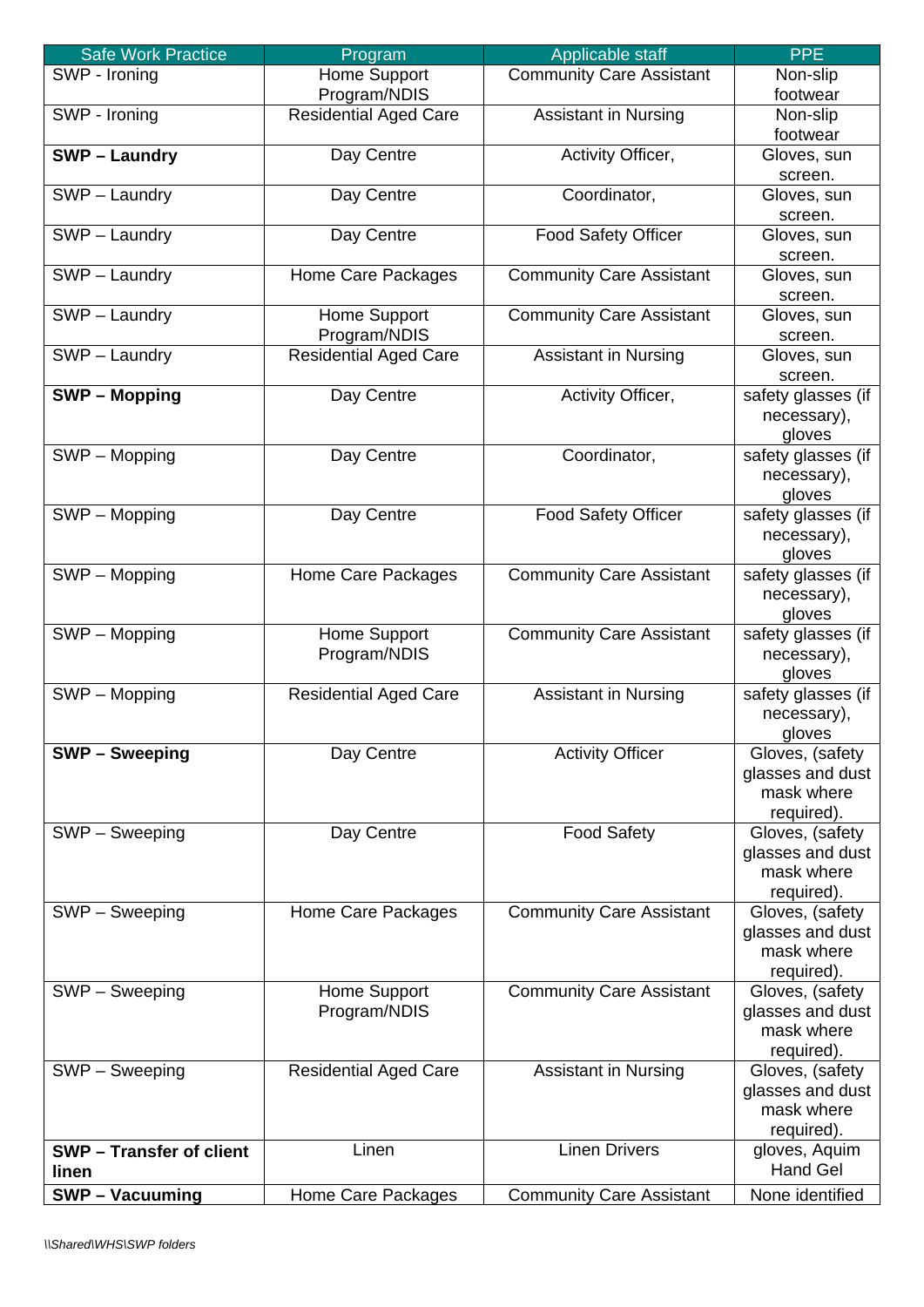| <b>Safe Work Practice</b>                     | Program                                      | Applicable staff                      | <b>PPE</b>                    |
|-----------------------------------------------|----------------------------------------------|---------------------------------------|-------------------------------|
| SWP - Vacuuming                               | Home Support<br>Program/NDIS                 | <b>Community Care Assistant</b>       | None identified               |
| SWP - Vacuuming                               | Residential Aged Care                        | <b>Assistant in Nursing</b>           | None identified               |
| SWP - Vacuuming                               | <b>Driver</b>                                | <b>Community Transport</b>            | None identified               |
| (backpack)                                    |                                              |                                       |                               |
| SWP - Vacuuming                               | Home Care Packages                           | <b>Community Care Assistant</b>       | None identified               |
| (backpack)                                    |                                              |                                       |                               |
| SWP - Vacuuming                               | Home Support                                 | <b>Community Care Assistant</b>       | None identified               |
| (backpack)<br>SWP - Vacuuming                 | Program/NDIS<br><b>Residential Aged Care</b> | <b>Assistant in Nursing</b>           | None identified               |
| (backpack)                                    |                                              |                                       |                               |
| <b>SWP - Waste disposal</b>                   | <b>All Mercy Services</b><br>programs        | All positions                         | gloves                        |
| <b>Food &amp; Catering</b>                    |                                              |                                       |                               |
| <b>SWP - Bain marie</b>                       | Day Centre/ Centre Based                     | Food Safety Officer/Cook              | Gloves, Apron                 |
| cleaning                                      | <b>Meals</b>                                 |                                       |                               |
| SWP - Bain marie                              | Day Centre/ Centre Based                     | Volunteer (experienced in             | Gloves, Apron                 |
| cleaning                                      | Meals                                        | kitchen)                              |                               |
| SWP - Bain marie                              | <b>Residential Aged Care</b>                 | Cook,                                 | Gloves, Apron                 |
| cleaning<br>SWP - Bain marie                  | <b>Residential Aged Care</b>                 | Kitchen hand                          | Gloves, Apron                 |
| cleaning                                      |                                              |                                       |                               |
| <b>SWP - Bain marie</b>                       | Day Centre/ Centre Based                     | Food Safety Officer/Cook              | Gloves, Apron                 |
| operation                                     | <b>Meals</b>                                 |                                       |                               |
| SWP - Bain marie                              | Day Centre/ Centre Based                     | Volunteer (experienced in             | Gloves, Apron                 |
| operation                                     | <b>Meals</b>                                 | kitchen)                              |                               |
| SWP - Bain marie<br>operation                 | <b>Residential Aged Care</b>                 | Cook,                                 | Gloves, Apron                 |
| SWP - Bain marie                              | <b>Residential Aged Care</b>                 | Kitchen hand                          | Gloves, Apron                 |
| operation                                     |                                              |                                       |                               |
| <b>SWP - Bamix operation</b>                  | Day Centre/ Centre Based<br>Meals            | Food Safety Officer/Cook              | Gloves, Apron                 |
| SWP - Bamix operation                         | Day Centre/ Centre Based<br>Meals            | Volunteer (experienced in<br>kitchen) | Gloves, Apron                 |
| SWP - Bamix operation                         | <b>Residential Aged Care</b>                 | Cook,                                 | Gloves, Apron                 |
| SWP - Bamix operation                         | <b>Residential Aged Care</b>                 | Kitchen hand                          | Gloves, Apron                 |
| <b>SWP - Catering kitchen</b>                 | Day Centre/ Centre Based                     | Food Safety Officer/Cook              | Gloves, safety                |
| floor monthly clean                           | <b>Meals</b>                                 |                                       | glasses (if                   |
|                                               |                                              |                                       | necessary)                    |
| SWP - Catering kitchen<br>floor monthly clean | Day Centre/ Centre Based<br><b>Meals</b>     | Volunteer (experienced in<br>kitchen) | Gloves, safety<br>glasses (if |
|                                               |                                              |                                       | necessary)                    |
| SWP - Catering kitchen                        | <b>Residential Aged Care</b>                 | Cook,                                 | Gloves, safety                |
| floor monthly clean                           |                                              |                                       | glasses (if                   |
|                                               |                                              |                                       | necessary)                    |
| SWP - Catering kitchen                        | <b>Residential Aged Care</b>                 | Kitchen hand                          | Gloves, safety                |
| floor monthly clean                           |                                              |                                       | glasses (if<br>necessary)     |
| SWP - Combi oven                              | Day Centre/ Centre Based                     | Food Safety Officer/Cook              | Gloves,                       |
| cleaning                                      | <b>Meals</b>                                 |                                       | Goggles, PVC                  |
|                                               |                                              |                                       | apron.                        |
| SWP - Combi oven                              | Day Centre/ Centre Based                     | Volunteer (experienced in             | Gloves,                       |
| cleaning                                      | <b>Meals</b>                                 | kitchen)                              | Goggles, PVC                  |
|                                               |                                              |                                       | apron.                        |
| SWP - Combi oven                              | <b>Residential Aged Care</b>                 | Cook,                                 | Gloves,                       |
| cleaning                                      |                                              |                                       | Goggles, PVC<br>apron.        |
|                                               |                                              |                                       |                               |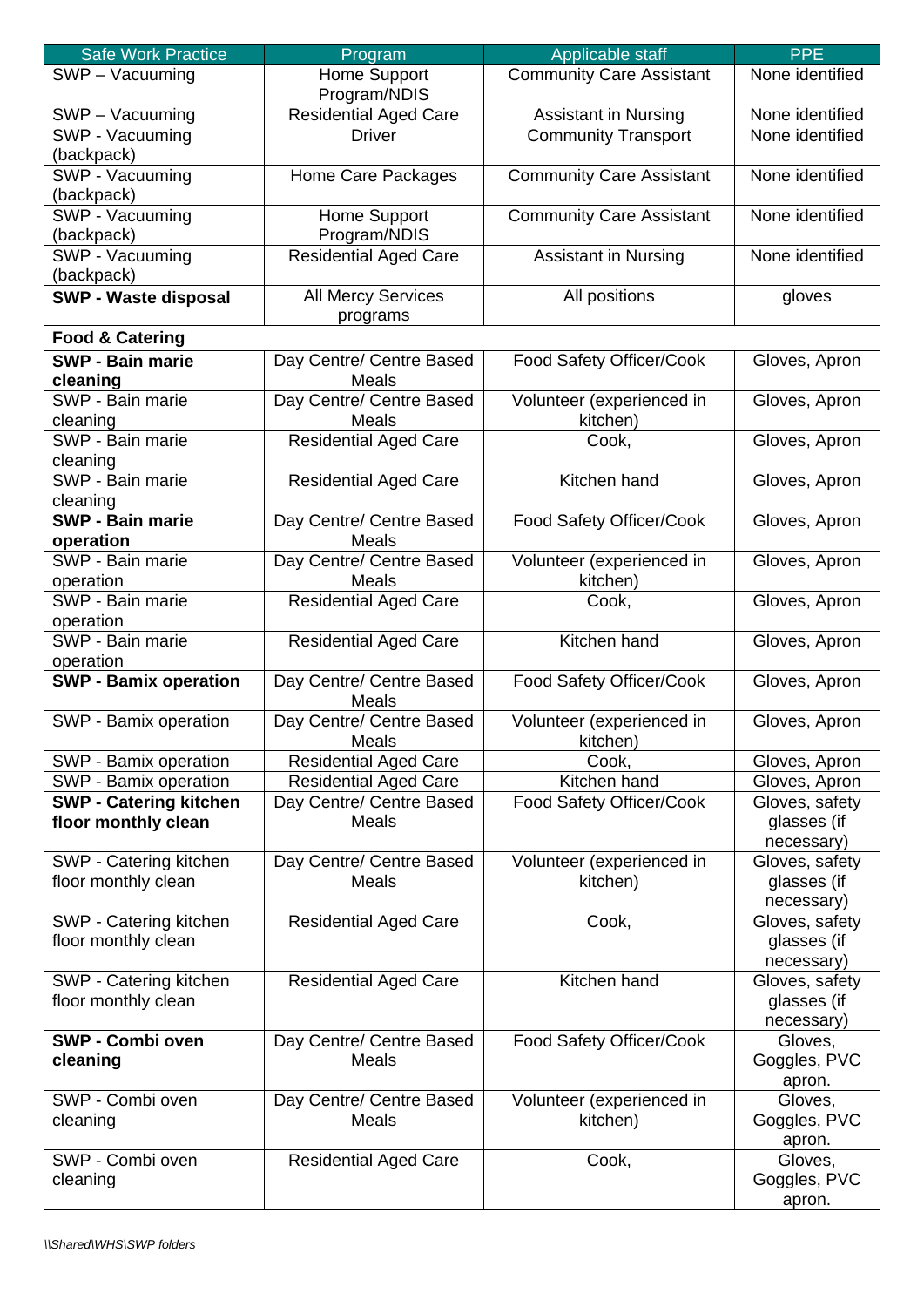| <b>Safe Work Practice</b>   | Program                      | Applicable staff                | <b>PPE</b>      |
|-----------------------------|------------------------------|---------------------------------|-----------------|
| SWP - Combi oven            | <b>Residential Aged Care</b> | Kitchen hand                    | Gloves,         |
| cleaning                    |                              |                                 | Goggles, PVC    |
|                             |                              |                                 | apron.          |
| SWP - Combi oven            | Day Centre/ Centre Based     | Food Safety Officer/Cook        | Gloves, Apron   |
| operation                   | Meals                        |                                 |                 |
| SWP - Combi oven            | Day Centre/ Centre Based     | Volunteer (experienced in       | Gloves, Apron   |
| operation                   | Meals                        | kitchen)                        |                 |
| SWP - Combi oven            | <b>Residential Aged Care</b> | Cook,                           | Gloves, Apron   |
|                             |                              |                                 |                 |
| operation                   |                              |                                 |                 |
| SWP - Combi oven            | <b>Residential Aged Care</b> | Kitchen hand                    | Gloves, Apron   |
| operation                   |                              |                                 |                 |
| <b>SWP - Conventional</b>   | Day Centre/ Centre Based     | Food Safety Officer/Cook        | Gloves          |
| oven                        | Meals                        |                                 |                 |
| SWP - Conventional oven     | Day Centre/ Centre Based     | Volunteer (experienced in       | Gloves          |
|                             | Meals                        | kitchen)                        |                 |
| SWP - Conventional oven     | <b>Home Care Packages</b>    | <b>Community Care Assistant</b> | Gloves          |
| SWP - Conventional oven     | Home Support                 | <b>Community Care Assistant</b> | Gloves          |
|                             | Program/NDIS                 |                                 |                 |
| SWP - Conventional oven     | <b>Residential Aged Care</b> | Cook,                           | Gloves          |
| SWP - Conventional oven     | <b>Residential Aged Care</b> | Kitchen hand                    | Gloves          |
| <b>SWP-Cooking</b>          | Day Centre/ Centre Based     | Food Safety Officer/Cook        | Gloves, Apron   |
|                             | <b>Meals</b>                 |                                 |                 |
| SWP - Cooking               | Day Centre/ Centre Based     | Volunteer (experienced in       | Gloves, Apron   |
|                             | Meals                        | kitchen)                        |                 |
|                             | Home Care Packages           |                                 |                 |
| SWP - Cooking               |                              | <b>Community Care Assistant</b> | Gloves, Apron   |
| SWP-Cooking                 | Home Support                 | <b>Community Care Assistant</b> | Gloves, Apron   |
|                             | Program/NDIS                 |                                 |                 |
| SWP - Cooking               | <b>Residential Aged Care</b> | Cook,                           | Gloves, Apron   |
| SWP-Cooking                 | <b>Residential Aged Care</b> | Kitchen hand                    | Gloves, Apron   |
| <b>SWP - Dishwasher</b>     | Day Centre/ Centre Based     | Food Safety Officer/Cook        | Gloves,         |
| (commercial)                | Meals                        |                                 | Goggles, PVC    |
|                             |                              |                                 | apron.          |
| SWP - Dishwasher            | Day Centre/ Centre Based     | Volunteer (experienced in       | Gloves,         |
| (commercial)                | Meals                        | kitchen)                        | Goggles, PVC    |
|                             |                              |                                 | apron.          |
| SWP - Dishwasher            | <b>Residential Aged Care</b> | Cook,                           | Gloves,         |
| (commercial)                |                              |                                 | Goggles, PVC    |
|                             |                              |                                 | apron.          |
| SWP - Dishwasher            | <b>Residential Aged Care</b> | Kitchen hand                    | Gloves,         |
| (commercial)                |                              |                                 | Goggles, PVC    |
|                             |                              |                                 | apron.          |
| <b>SWP-Knives</b>           | Day Centre/ Centre Based     | Food Safety Officer/Cook        | None identified |
|                             | <b>Meals</b>                 |                                 |                 |
|                             |                              |                                 | None identified |
| SWP - Knives                | Day Centre/ Centre Based     | Volunteer (experienced in       |                 |
|                             | Meals                        | kitchen)                        |                 |
| SWP - Knives                | Home Care Packages           | <b>Community Care Assistant</b> | None identified |
| SWP - Knives                | Home Support                 | <b>Community Care Assistant</b> | None identified |
|                             | Program/NDIS                 |                                 |                 |
| SWP - Knives                | <b>Residential Aged Care</b> | Cook,                           | None identified |
| SWP - Knives                | <b>Residential Aged Care</b> | Kitchen hand                    | None identified |
| <b>SWP - Microwave oven</b> | Day Centre/ Centre Based     | Food Safety Officer/Cook        | None identified |
| operation                   | Meals                        |                                 |                 |
| SWP - Microwave oven        | Day Centre/ Centre Based     | Volunteer (experienced in       | None identified |
| operation                   | Meals                        | kitchen)                        |                 |
| SWP - Microwave oven        | Home Care Packages           | <b>Community Care Assistant</b> | None identified |
| operation                   |                              |                                 |                 |
| SWP - Microwave oven        | Home Support                 | <b>Community Care Assistant</b> | None identified |
|                             |                              |                                 |                 |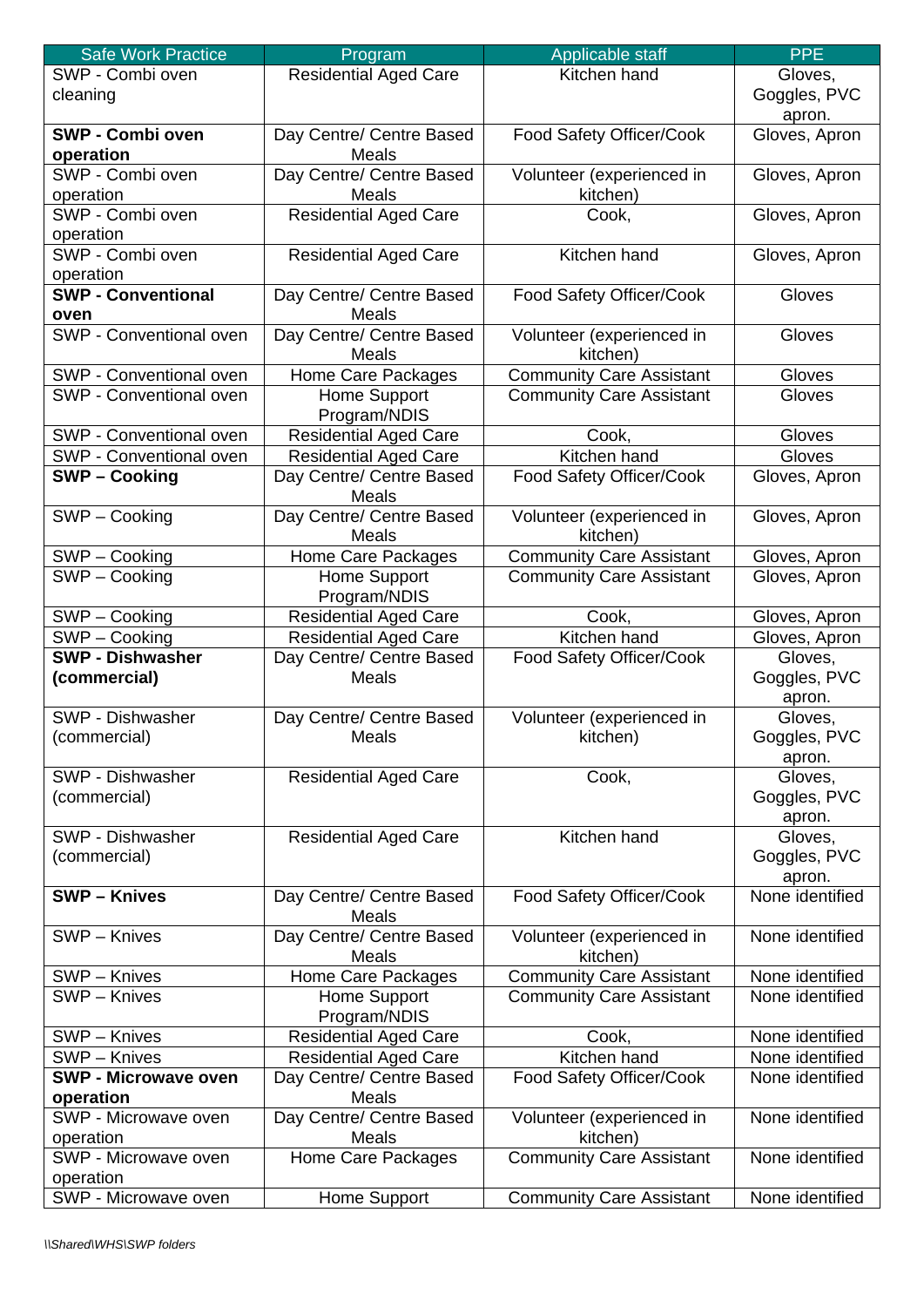| <b>Safe Work Practice</b>       | Program                      | Applicable staff                | <b>PPE</b>         |
|---------------------------------|------------------------------|---------------------------------|--------------------|
| operation                       | Program/NDIS                 |                                 |                    |
| SWP - Microwave oven            | <b>Residential Aged Care</b> | Cook,                           | None identified    |
| operation                       |                              |                                 |                    |
| SWP - Microwave oven            | <b>Residential Aged Care</b> | Kitchen hand                    | None identified    |
| operation                       |                              |                                 |                    |
| <b>SWP - Portable</b>           | Day Centre                   | <b>Food Safety Officer</b>      | Gloves, Trolley    |
| fridge/freezer handling         |                              |                                 |                    |
| SWP - Portable                  | Day Centre                   | Cook, Activity Officer          | Gloves, Trolley    |
| fridge/freezer handling         |                              |                                 |                    |
| SWP - Portable                  | <b>Food Service</b>          | <b>Food Services Support</b>    | Gloves, Trolley    |
| fridge/freezer handling         |                              |                                 |                    |
| <b>SWP - Portable</b>           | <b>Food Service</b>          | Volunteer (experienced in       | Gloves, Trolley    |
| fridge/freezer handling         |                              | kitchen)                        |                    |
| <b>SWP - Safety Cutter</b>      | Day Centre (Tighes Hill)     | <b>Food Safety Officer</b>      | Gloves             |
| operation                       |                              |                                 |                    |
| SWP - Safety Cutter             | Food Service (West           | <b>Food Services Support</b>    | Gloves             |
| operation                       | Wallsend)                    |                                 |                    |
| <b>SWP - Safety Cutter</b>      | <b>Food Service (West</b>    | Volunteer (experienced in       | Gloves             |
| operation                       | Wallsend)                    | kitchen)                        |                    |
| <b>SWP-Toaster</b>              | Day Centre/ Centre Based     | Food Safety Officer/Cook        | None identified    |
|                                 | <b>Meals</b>                 |                                 |                    |
| SWP-Toaster                     | Day Centre/ Centre Based     | Volunteer (experienced in       | None identified    |
|                                 | <b>Meals</b>                 | kitchen)                        |                    |
| SWP-Toaster                     | Home Care Packages           | <b>Community Care Assistant</b> | None identified    |
| SWP-Toaster                     | Home Support<br>Program/NDIS | <b>Community Care Assistant</b> | None identified    |
| SWP-Toaster                     | <b>Residential Aged Care</b> | Cook                            | None identified    |
| SWP-Toaster                     | <b>Residential Aged Care</b> | Kitchen hand                    | None identified    |
| <b>SWP - Urn operation</b>      | Day Centre/ Centre Based     | Food Safety Officer/Cook        | Gloves, Apron      |
|                                 | <b>Meals</b>                 |                                 |                    |
| SWP - Urn operation             | Day Centre/ Centre Based     | Volunteer (experienced in       | Gloves, Apron      |
|                                 | <b>Meals</b>                 | kitchen)                        |                    |
| SWP - Urn operation             | <b>Residential Aged Care</b> | Cook,                           | Gloves, Apron      |
| SWP - Urn operation             | <b>Residential Aged Care</b> | Kitchen hand                    | Gloves, Apron      |
| <b>SWP - Utensil storage</b>    | Day Centre/ Centre Based     | Food Safety Officer/Cook        | Gloves             |
|                                 | Meals                        |                                 |                    |
| SWP - Utensil storage           | Day Centre/ Centre Based     | Volunteer (experienced in       | Gloves             |
|                                 | <b>Meals</b>                 | kitchen)                        |                    |
| SWP - Utensil storage           | <b>Residential Aged Care</b> | Cook,                           | Gloves             |
| SWP - Utensil storage           | <b>Residential Aged Care</b> | Kitchen hand                    | Gloves             |
| <b>Garden &amp; Maintenance</b> |                              |                                 |                    |
| SWP - Angle grinder             | Home Maintenance             | Gardener/Maintenance            | ear protection,    |
|                                 |                              | Assistant                       | eye protection, If |
|                                 |                              |                                 | necessary -        |
|                                 |                              |                                 | yard work          |
|                                 |                              |                                 | gloves,            |
|                                 |                              |                                 | respiratory        |
|                                 |                              |                                 | protection         |
| <b>SWP- Band saw</b>            | Social Support - Activity    | Volunteer                       | If appropriate:    |
|                                 | shed                         |                                 | ear protection,    |
|                                 |                              |                                 | dust mask, eye     |
|                                 |                              |                                 | protection and if  |
|                                 |                              |                                 | applicable, hair   |
|                                 |                              |                                 | net                |
| SWP- Band saw                   | Social Support - Activity    | <b>Community Care/Activity</b>  | If appropriate:    |
|                                 | shed                         | Assistant                       | ear protection,    |
|                                 |                              |                                 | dust mask, eye     |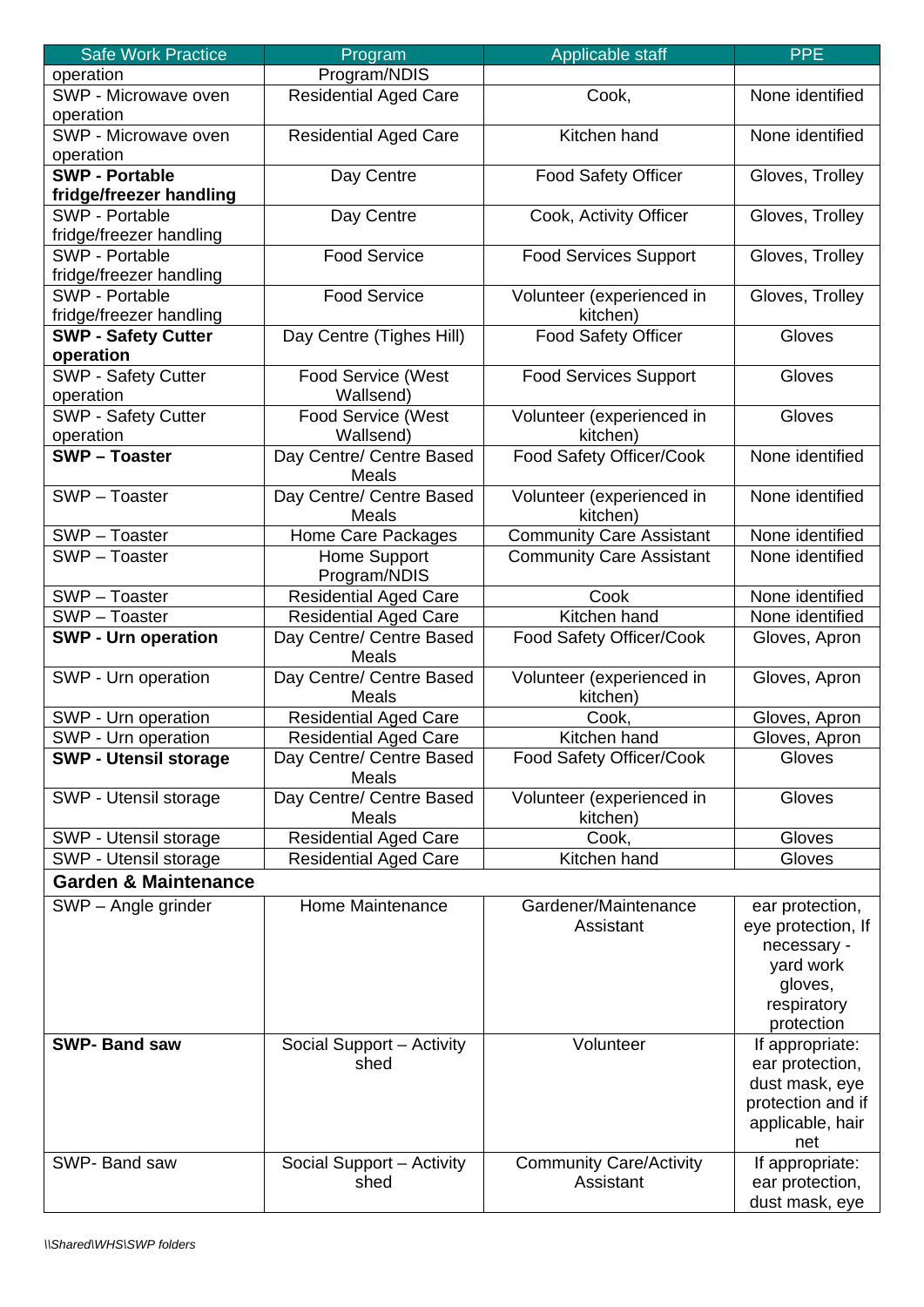| <b>Safe Work Practice</b>                                         | Program                           | Applicable staff                            | <b>PPE</b>                                                                                           |
|-------------------------------------------------------------------|-----------------------------------|---------------------------------------------|------------------------------------------------------------------------------------------------------|
|                                                                   |                                   |                                             | protection and if<br>applicable, hair<br>net                                                         |
| <b>SWP- Bench grinder</b>                                         | Social Support - Activity<br>shed | Volunteer                                   | If appropriate:<br>ear protection,<br>dust mask, eye<br>protection and if<br>applicable, hair<br>net |
| SWP- Bench grinder                                                | Social Support - Activity<br>shed | <b>Community Care/Activity</b><br>Assistant | If appropriate:<br>ear protection,<br>dust mask, eye<br>protection and if<br>applicable, hair<br>net |
| <b>SWP-Blower operation</b>                                       | Home Maintenance                  | Gardener/Maintenance<br>Assistant           | ear protection,<br>eye protection,<br>trousers, work<br>boots                                        |
| $SWP -$<br><b>Brushcutter/Whipper</b><br><b>Snipper operation</b> | Home Maintenance                  | Gardener/Maintenance<br>Assistant           | ear protection,<br>eye protection,<br>trousers, work<br>boots                                        |
| <b>SWP-Chainsaw</b><br>operation                                  | Home Maintenance                  | Gardener/Maintenance<br>Assistant           | ear protection,<br>eye protection,<br>trousers, work<br>boots, gloves, if<br>appropriate hard<br>hat |
| <b>SWP-Drill-press</b><br>operation                               | Social Support - Activity<br>shed | <b>Community Care/Activity</b><br>Assistant | if appropriate:<br>ear protection,<br>hair net, dust<br>mask and eye<br>protection                   |
| SWP - Drill-press<br>operation                                    | Social Support - Activity<br>shed | Volunteer                                   | if appropriate:<br>ear protection,<br>hair net, dust<br>mask and eye<br>protection                   |
| SWP - Drop saw                                                    | Social Support - Activity<br>shed | <b>Community Care/Activity</b><br>Assistant | if appropriate:<br>ear protection,<br>dust mask and<br>eye protection                                |
| SWP - Drop saw                                                    | Social Support - Activity<br>shed | Volunteer                                   | if appropriate:<br>ear protection,<br>dust mask and<br>eye protection                                |
| SWP - Edger operation                                             | Home Maintenance                  | Gardener/Maintenance<br>Assistant           | ear protection,<br>eye protection,<br>trousers, work<br>boots, hat                                   |
| <b>SWP-Hand Tools</b>                                             | Home Maintenance                  | Gardener/Maintenance<br>Assistant           | If necessary -<br>yard work<br>gloves, eye<br>protection                                             |
| SWP - Hand Tools                                                  | Social Support - Activity<br>shed | <b>Community Care/Activity</b><br>Assistant | If necessary -<br>yard work<br>gloves, eye                                                           |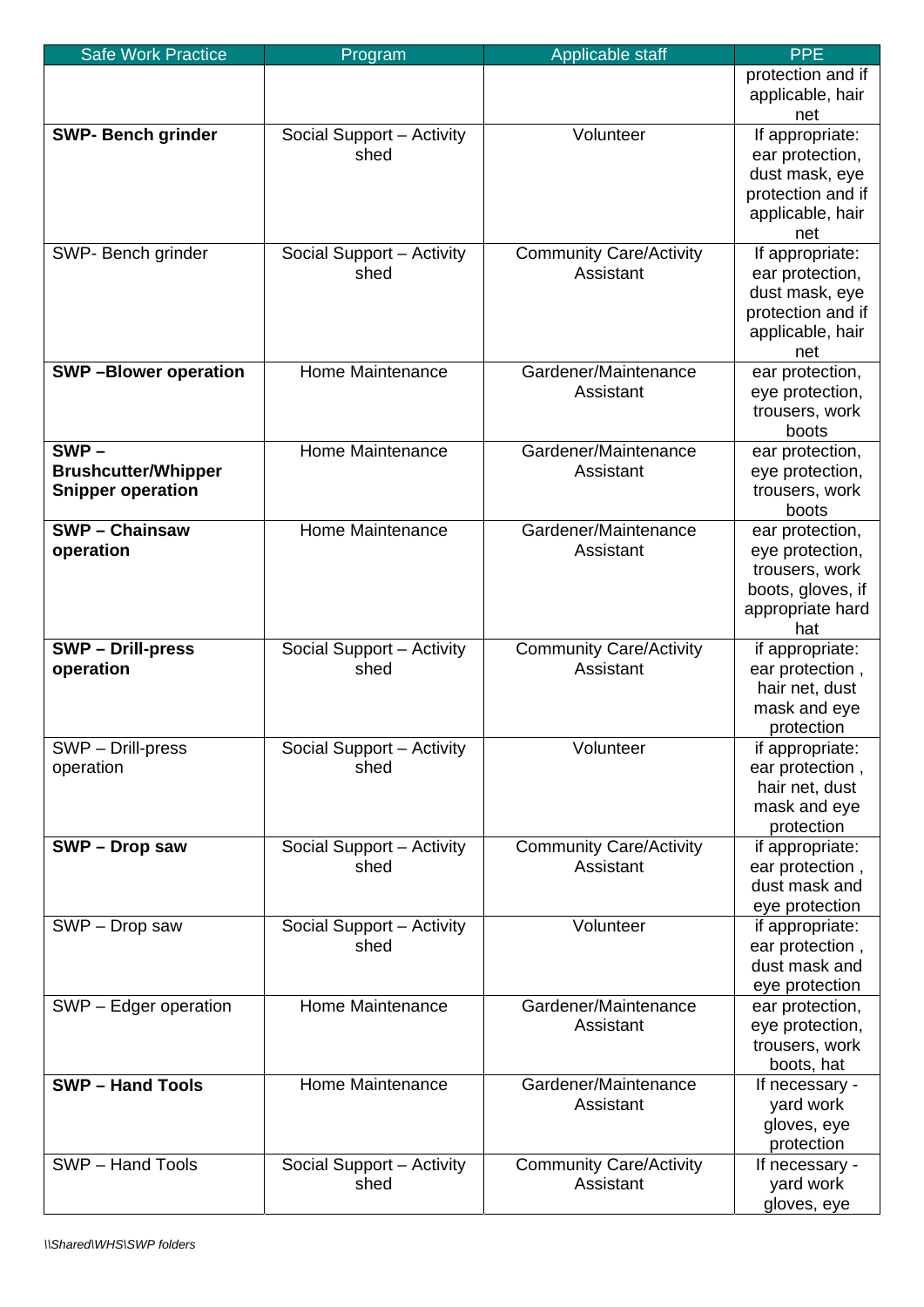| <b>Safe Work Practice</b>      | Program                   | Applicable staff                  | <b>PPE</b>                         |
|--------------------------------|---------------------------|-----------------------------------|------------------------------------|
|                                |                           |                                   | protection                         |
| SWP - Hand Tools               | Social Support - Activity | Volunteer                         | If necessary -                     |
|                                | shed                      |                                   | yard work                          |
|                                |                           |                                   | gloves, eye                        |
|                                |                           |                                   | protection                         |
| <b>SWP-Handheld electric</b>   | Home Maintenance          | Gardener/Maintenance              | ear protection,                    |
| Tools                          |                           | Assistant                         | and if                             |
|                                |                           |                                   | appropriate: dust                  |
|                                |                           |                                   | mask and eye<br>protection         |
| SWP - Handheld electric        | Social Support - Activity | <b>Community Care/Activity</b>    | ear protection,                    |
| Tools                          | shed                      | Assistant                         | and if                             |
|                                |                           |                                   | appropriate: dust                  |
|                                |                           |                                   | mask and eye                       |
|                                |                           |                                   | protection                         |
| SWP - Handheld electric        | Social Support - Activity | Volunteer                         | ear protection,                    |
| <b>Tools</b>                   | shed                      |                                   | and if                             |
|                                |                           |                                   | appropriate: dust                  |
|                                |                           |                                   | mask and eye                       |
|                                |                           |                                   | protection                         |
| <b>SWP-Handling Grass</b>      | Home Maintenance          | Gardener/Maintenance              | Yard work                          |
| <b>Cutting and Yard/Garden</b> |                           | Assistant                         | (heavy) gloves,                    |
| waste                          |                           |                                   | hat, eye                           |
| <b>SWP-Ladders</b>             | Home Maintenance          | Gardener/Maintenance              | protection                         |
|                                |                           | Assistant                         | Fully enclosed<br>slip-resistant   |
|                                |                           |                                   | footwear.                          |
| <b>SWP-Lathe operation</b>     | Social Support - Activity | <b>Community Care/Activity</b>    | ear protection,                    |
|                                | shed                      | Assistant                         | eye protection,                    |
|                                |                           |                                   | dust mask, and                     |
|                                |                           |                                   | if necessary hair                  |
|                                |                           |                                   | net                                |
| SWP - Lathe operation          | Social Support - Activity | Volunteer                         | ear protection,                    |
|                                | shed                      |                                   | eye protection,                    |
|                                |                           |                                   | dust mask, and                     |
|                                |                           |                                   | if necessary hair                  |
| <b>SWP-Lawnmower</b>           | Home Maintenance          | Gardener/Maintenance              | net                                |
| operation                      |                           | Assistant                         | ear protection,<br>eye protection, |
|                                |                           |                                   | trousers, work                     |
|                                |                           |                                   | boots,                             |
| SWP - Petrol hedger and        | Home Maintenance          | Gardener/Maintenance              | mobile phone,                      |
| pole pruner                    |                           | Assistant                         | yard work                          |
|                                |                           |                                   | gloves, ear                        |
|                                |                           |                                   | protection, eye                    |
|                                |                           |                                   | protection, hard                   |
|                                |                           |                                   | hat, work boots,                   |
|                                |                           |                                   | sunscreen.                         |
| <b>SWP-Shoulderdolly</b>       | Home Maintenance          | Gardener/Maintenance              | steel capped                       |
| use<br>SWP - Table saw         | Home Maintenance          | Assistant<br>Gardener/Maintenance | boots,                             |
|                                |                           | Assistant                         | If appropriate:<br>ear protection, |
|                                |                           |                                   | dust mask and                      |
|                                |                           |                                   | eye protection                     |
| <b>SWP-Transferring</b>        | Home Maintenance          | Gardener/Maintenance              | hat, safety                        |
| equipment to/from              |                           | Assistant                         | glasses, steel                     |
| vehicle                        |                           |                                   | capped boots,                      |
| <b>SWP - Yard Vacuum</b>       | Home Maintenance          | Gardener/Maintenance              | hat, ear                           |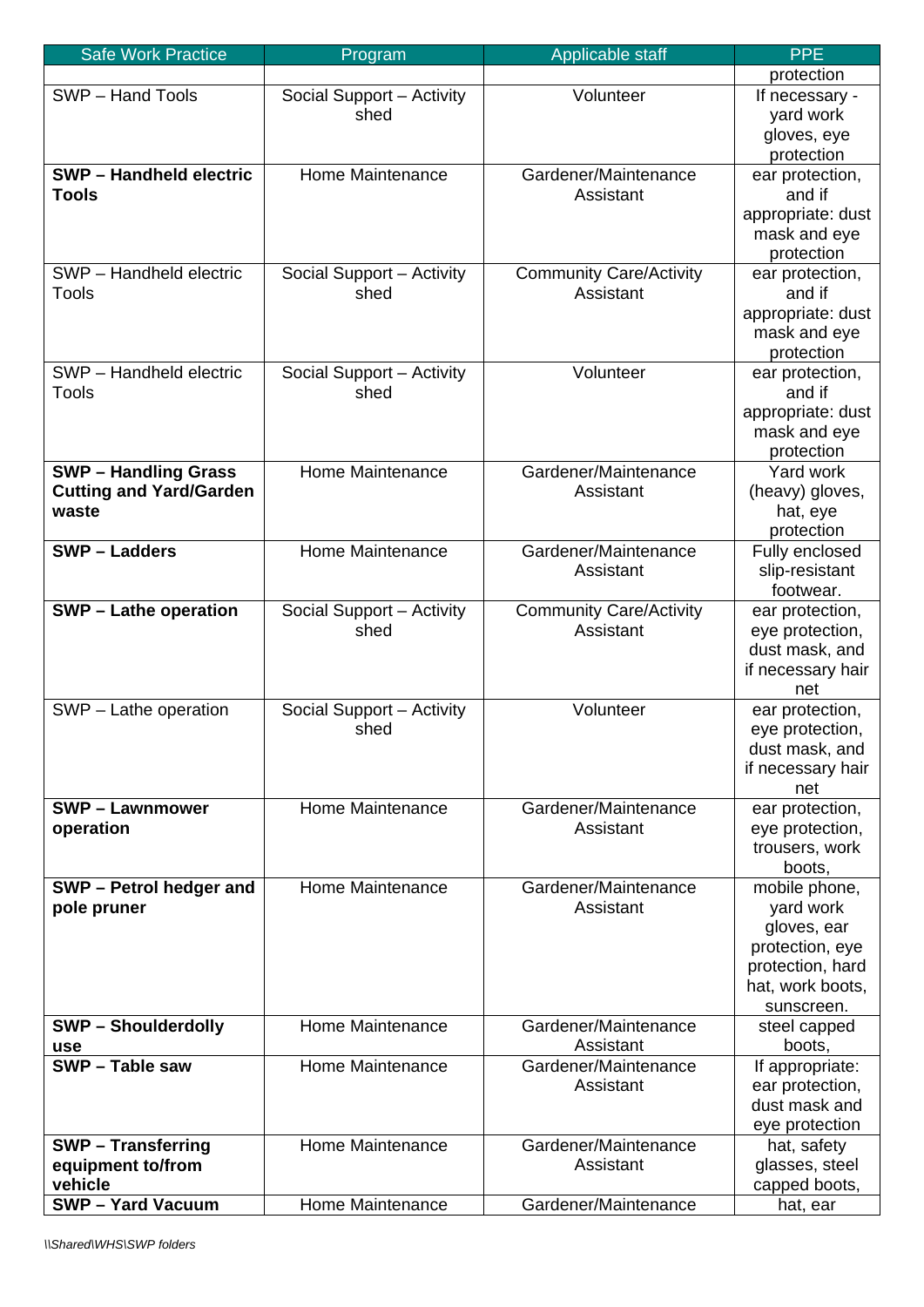| <b>Safe Work Practice</b>        | Program                      | Applicable staff                | <b>PPE</b>      |
|----------------------------------|------------------------------|---------------------------------|-----------------|
|                                  |                              | Assistant                       | protection, eye |
|                                  |                              |                                 | protection,     |
|                                  |                              |                                 | trousers, work  |
|                                  |                              |                                 | boots           |
| <b>Personal &amp; Medical</b>    |                              |                                 |                 |
| <b>SWP - Application of</b>      | Home Care Packages           | <b>Community Care Assistant</b> | Gloves          |
| medical creams                   |                              |                                 |                 |
| SWP - Application of             | Home Support                 | <b>Community Care Assistant</b> | Gloves          |
| medical creams                   | Program/NDIS                 |                                 |                 |
| SWP - Application of             | <b>Residential Aged Care</b> | <b>Assistant in Nursing</b>     | Gloves          |
| medical creams                   |                              |                                 |                 |
| <b>SWP - Application of ear</b>  | Home Care Packages           | <b>Community Care Assistant</b> | Gloves          |
| drops                            |                              |                                 |                 |
| SWP - Application of ear         | Home Support                 | <b>Community Care Assistant</b> | Gloves          |
| drops                            | Program/NDIS                 |                                 |                 |
| SWP - Application of ear         | <b>Residential Aged Care</b> | <b>Assistant in Nursing</b>     | Gloves          |
| drops                            |                              |                                 |                 |
| <b>SWP - Application of eye</b>  | Day Centre                   | <b>Activity Officer</b>         | Gloves          |
| drops                            |                              |                                 |                 |
| SWP - Application of eye         | Day Centre                   | Coordinator                     | Gloves          |
| drops                            |                              |                                 |                 |
| SWP - Application of eye         | Home Care Packages           | <b>Community Care Assistant</b> | Gloves          |
| drops                            |                              |                                 |                 |
| SWP - Application of eye         | Home Support                 | Community Care Assistant        | Gloves          |
| drops                            | Program/NDIS                 |                                 |                 |
| SWP - Application of eye         | <b>Residential Aged Care</b> | <b>Assistant in Nursing</b>     | Gloves          |
| drops                            |                              |                                 |                 |
| <b>SWP-Apply</b>                 | Home Care Packages           | <b>Community Care Assistant</b> | Gloves          |
| compression stocking             |                              |                                 |                 |
| SWP - Apply compression          | Home Support                 | <b>Community Care Assistant</b> | Gloves          |
| stocking                         | Program/NDIS                 |                                 |                 |
|                                  | <b>Residential Aged Care</b> | <b>Assistant in Nursing</b>     | Gloves          |
| SWP - Apply compression          |                              |                                 |                 |
| stocking                         |                              |                                 |                 |
| <b>SWP - Apply Dressing</b>      | Home Care Packages           | <b>Community Care Assistant</b> | Gloves          |
| SWP - Apply Dressing             | Home Support                 | <b>Community Care Assistant</b> | Gloves          |
|                                  | Program/NDIS                 |                                 |                 |
| SWP - Apply Dressing             | <b>Residential Aged Care</b> | <b>Assistant in Nursing</b>     | Gloves          |
| <b>SWP - Assisting client to</b> | Day Centre                   | <b>Activity Officer</b>         | Gloves          |
| toilet                           |                              |                                 |                 |
| SWP - Assisting client to        | Day Centre                   | Coordinator                     | Gloves          |
| toilet                           |                              |                                 |                 |
| SWP - Assisting client to        | Home Care Packages           | <b>Community Care Assistant</b> | Gloves          |
| toilet                           |                              |                                 |                 |
| SWP - Assisting client to        | Home Support                 | <b>Community Care Assistant</b> | Gloves          |
| toilet                           | Program/NDIS                 |                                 |                 |
| SWP - Assisting client to        | <b>Residential Aged Care</b> | <b>Assistant in Nursing</b>     | Gloves          |
| toilet                           |                              |                                 |                 |
| <b>SWP - Assisting with</b>      | Day Centre                   | <b>Activity Officer</b>         | Gloves          |
| inhaler                          |                              |                                 |                 |
| SWP - Assisting with             | Day Centre                   | Coordinator                     | Gloves          |
| inhaler                          |                              |                                 |                 |
| SWP - Assisting with             | Home Care Packages           | <b>Community Care Assistant</b> | Gloves          |
| inhaler                          |                              |                                 |                 |
| SWP - Assisting with             | Home Support                 | <b>Community Care Assistant</b> | Gloves          |
| inhaler                          | Program/NDIS                 |                                 |                 |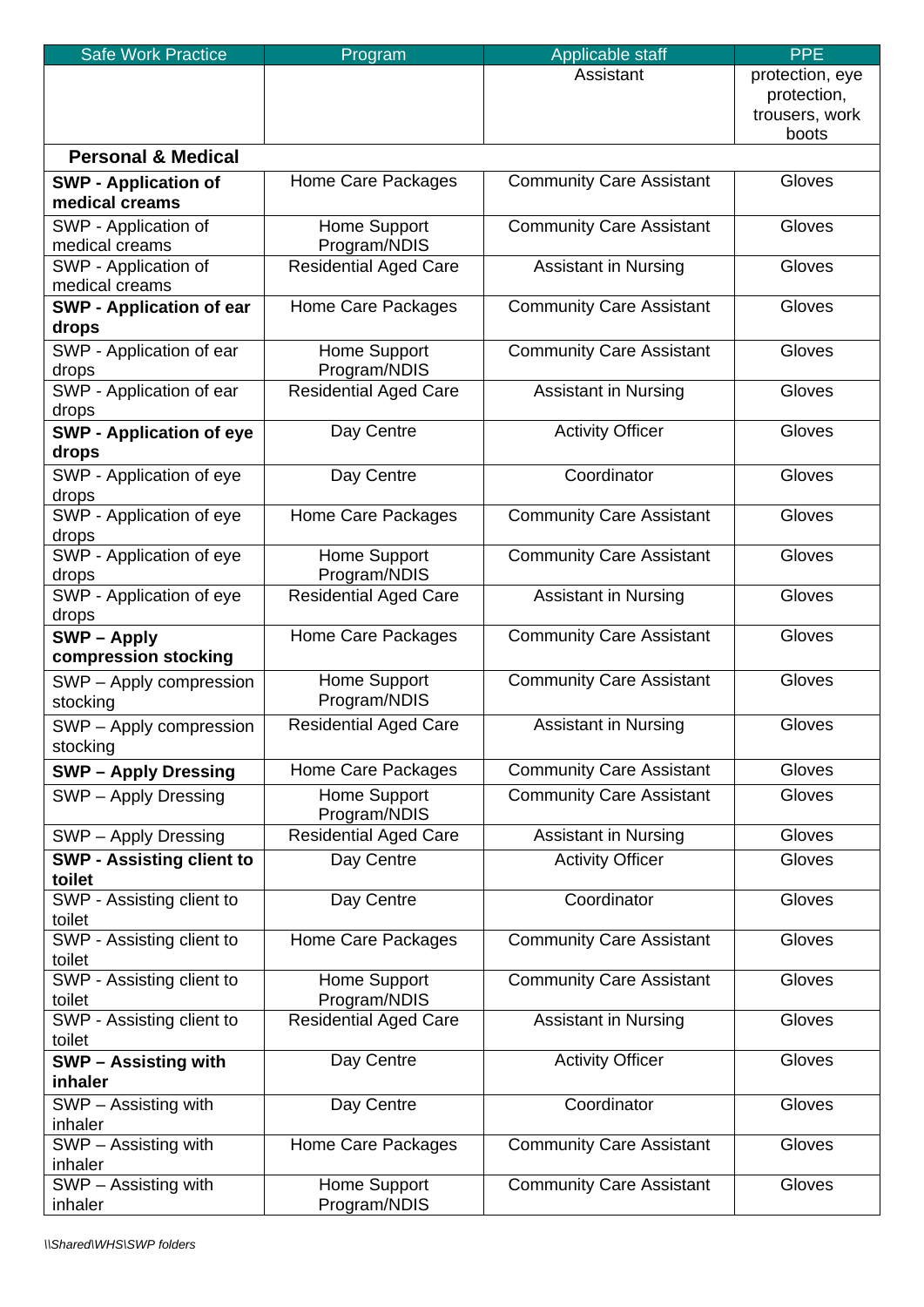| <b>Safe Work Practice</b>                     | Program                      | Applicable staff                | <b>PPE</b>     |
|-----------------------------------------------|------------------------------|---------------------------------|----------------|
| SWP - Assisting with<br>inhaler               | <b>Residential Aged Care</b> | <b>Assistant in Nursing</b>     | Gloves         |
| <b>SWP - Assisting with</b>                   | Day Centre                   | <b>Activity Officer</b>         | Gloves         |
| liquid medication                             |                              |                                 |                |
| SWP - Assisting with                          | Day Centre                   | Coordinator                     | Gloves         |
| liquid medication                             |                              |                                 |                |
| SWP - Assisting with                          | Home Care Packages           | <b>Community Care Assistant</b> | Gloves         |
| liquid medication                             |                              |                                 |                |
| SWP - Assisting with                          | Home Support                 | <b>Community Care Assistant</b> | Gloves         |
| liquid medication                             | Program/NDIS                 |                                 |                |
| <b>SWP-Assisting with</b>                     | Day Centre                   | <b>Activity Officer</b>         | Gloves         |
| nitroligual pumpspray                         |                              |                                 |                |
| SWP - Assisting with<br>nitroligual pumpspray | Day Centre                   | Coordinator                     | Gloves         |
| SWP - Assisting with                          | Home Care Packages           | <b>Community Care Assistant</b> | Gloves         |
| nitroligual pumpspray                         |                              |                                 |                |
| SWP - Assisting with                          | Home Support                 | <b>Community Care Assistant</b> | Gloves         |
| nitroligual pumpspray                         | Program/NDIS                 |                                 |                |
| SWP - Assisting with                          | Residential Aged Care        | <b>Assistant in Nursing</b>     | Gloves         |
| nitroligual pumpspray                         |                              |                                 |                |
| SWP - Bed Bath                                | Home Care Packages           | <b>Community Care Assistant</b> | Gloves, apron  |
| SWP-Bed Bath                                  | Home Support<br>Program/NDIS | <b>Community Care Assistant</b> | Gloves, apron  |
| SWP - Bed Bath                                | <b>Residential Aged Care</b> | <b>Assistant in Nursing</b>     | Gloves, apron  |
| <b>SWP - Body fluid spills</b>                | <b>Community Transport</b>   | <b>Driver</b>                   | disposable     |
|                                               |                              |                                 | gloves (apron, |
|                                               |                              |                                 | face mask, eye |
|                                               |                              |                                 | protection may |
|                                               |                              |                                 | be required in |
|                                               |                              |                                 | extreme        |
|                                               |                              |                                 | situations)    |
| SWP - Body fluid spills                       | Day Centre                   | Activity Officer and            | disposable     |
|                                               |                              | Coordinator                     | gloves (apron, |
|                                               |                              |                                 | face mask, eye |
|                                               |                              |                                 | protection may |
|                                               |                              |                                 | be required in |
|                                               |                              |                                 | extreme        |
|                                               |                              |                                 | situations)    |
| SWP - Body fluid spills                       | Home Care Packages           | <b>Community Care Assistant</b> | disposable     |
|                                               |                              |                                 | gloves (apron, |
|                                               |                              |                                 | face mask, eye |
|                                               |                              |                                 | protection may |
|                                               |                              |                                 | be required in |
|                                               |                              |                                 | extreme        |
|                                               |                              |                                 | situations)    |
| SWP - Body fluid spills                       | Home Support                 | <b>Community Care Assistant</b> | disposable     |
|                                               | Program/NDIS                 |                                 | gloves (apron, |
|                                               |                              |                                 | face mask, eye |
|                                               |                              |                                 | protection may |
|                                               |                              |                                 | be required in |
|                                               |                              |                                 | extreme        |
|                                               |                              |                                 | situations)    |
| SWP - Body fluid spills                       | <b>Residential Aged Care</b> | <b>Assistant in Nursing</b>     | disposable     |
|                                               |                              |                                 | gloves (apron, |
|                                               |                              |                                 | face mask, eye |
|                                               |                              |                                 | protection may |
|                                               |                              |                                 | be required in |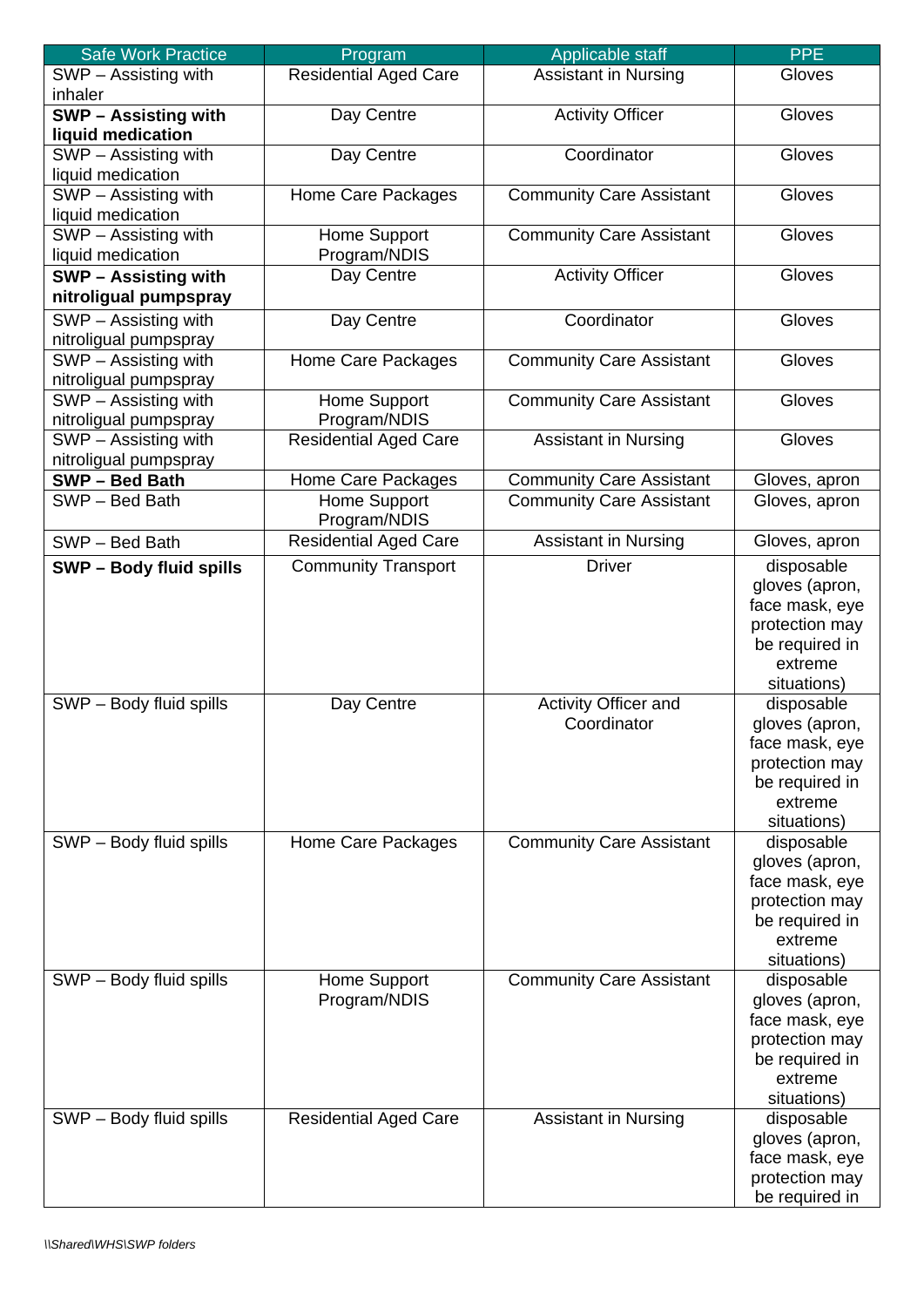| <b>Safe Work Practice</b>      | Program                         | Applicable staff                        | <b>PPE</b>           |
|--------------------------------|---------------------------------|-----------------------------------------|----------------------|
|                                |                                 |                                         | extreme              |
|                                |                                 |                                         | situations)          |
| SWP - Body fluid spills        | Home Care Packages              | <b>Community Care Assistant</b>         | disposable           |
|                                |                                 |                                         | gloves (apron,       |
|                                |                                 |                                         | face mask, eye       |
|                                |                                 |                                         | protection may       |
|                                |                                 |                                         | be required in       |
|                                |                                 |                                         | extreme              |
|                                |                                 |                                         | situations)          |
| <b>SWP-Bowel Care</b>          | Day Centre                      | <b>Activity Officer</b>                 | Gloves               |
| SWP - Bowel Care               | Day Centre                      | Coordinator                             | Gloves               |
| SWP - Bowel Care               | Home Care Packages              | <b>Community Care Assistant</b>         | Gloves               |
| SWP - Bowel Care               | Home Support<br>Program/NDIS    | <b>Community Care Assistant</b>         | Gloves               |
| SWP - Bowel Care               | <b>Residential Aged Care</b>    | <b>Assistant in Nursing</b>             | Gloves               |
| <b>SWP-Client Death</b>        | Home Care Packages              | <b>Community Care Assistant</b>         | Gloves               |
| SWP - Client Death             | Home Care Packages              | Coordinator                             | Gloves               |
| SWP - Client Death             | <b>Brighton House</b>           | <b>Support Worker</b>                   | Gloves               |
| SWP - Client Death             | <b>Community Transport</b>      | <b>Driver</b>                           | Gloves               |
| SWP - Client Death             | <b>Community Transport</b>      | Coordinator                             | Gloves               |
| SWP - Client Death             | <b>Community Nursing</b>        | <b>Community Nurse</b>                  | Gloves               |
| SWP - Client Death             | Day Centre                      | <b>Activity Officer</b>                 | Gloves               |
| SWP - Client Death             | Day Centre                      | <b>Activity Officer/Driver</b>          | Gloves               |
| SWP - Client Death             | Day Centre                      | Coordinator                             | Gloves               |
| SWP - Client Death             | Home Support<br>Program/NDIS    | <b>Community Care Assistant</b>         | Gloves               |
| SWP - Client Death             | Home Support<br>Program/NDIS    | Coordinator                             | Gloves               |
| SWP - Client Death             | <b>Linen Service</b>            | <b>Drivers</b>                          | Gloves               |
| SWP - Client Death             | <b>McAuley Outreach Service</b> | Counsellor                              | Gloves               |
| SWP - Client Death             | <b>McAuley Outreach Service</b> | Coordinator                             | Gloves               |
| SWP - Client Death             | Social Support                  | Coordinators                            | Gloves               |
| SWP - Client Death             | Social Support                  | Volunteer                               | Gloves               |
| SWP - Client Death             | <b>Residential Aged Care</b>    | <b>Nurse</b>                            | Gloves               |
| SWP - Client Death             | <b>Residential Aged Care</b>    | <b>Assistant in Nursing</b>             | Gloves               |
| <b>SWP - Flip Flo Catheter</b> | Home Care Packages              | <b>Community Care Assistant</b>         | protective           |
| <b>Valve</b>                   |                                 |                                         | eyewear, gloves      |
|                                |                                 |                                         | and plastic<br>apron |
| <b>SWP - Nail Care</b>         | <b>Community Nursing</b>        | <b>Community Nurse</b>                  | Gloves               |
| SWP - Nail Care                | Day Centre                      |                                         | Gloves               |
|                                |                                 | Activity Officer (only finger<br>nails) |                      |
| SWP - Nail Care                | Home Care Packages              | <b>Community Care Assistant</b>         | Gloves               |
| SWP - Nail Care                | Home Support<br>Program/NDIS    | <b>Community Care Assistant</b>         | Gloves               |
| <b>SWP-Showering</b>           | Day Centre                      | <b>Activity Officer</b>                 | Gloves               |
| SWP - Showering                | Day Centre                      | Coordinator                             | Gloves               |
| SWP - Showering                | Home Care Packages              | Community Care Assistant                | Gloves               |
| SWP - Showering                | Home Support<br>Program/NDIS    | <b>Community Care Assistant</b>         | Gloves               |
| SWP - Showering                | <b>Residential Aged Care</b>    | <b>Assistant in Nursing</b>             | Gloves               |
| <b>SWP - Skin tears First</b>  | <b>Community Transport</b>      | <b>Driver</b>                           | Mobile phone,        |
| <b>Aid Response</b>            |                                 |                                         | gloves               |
| SWP - Skin tears First Aid     | Day Centre                      | <b>Activity Officer</b>                 | mobile phone,        |
| Response                       |                                 |                                         | gloves               |
| SWP - Skin tears First Aid     | Day Centre                      | Coordinator                             | mobile phone,        |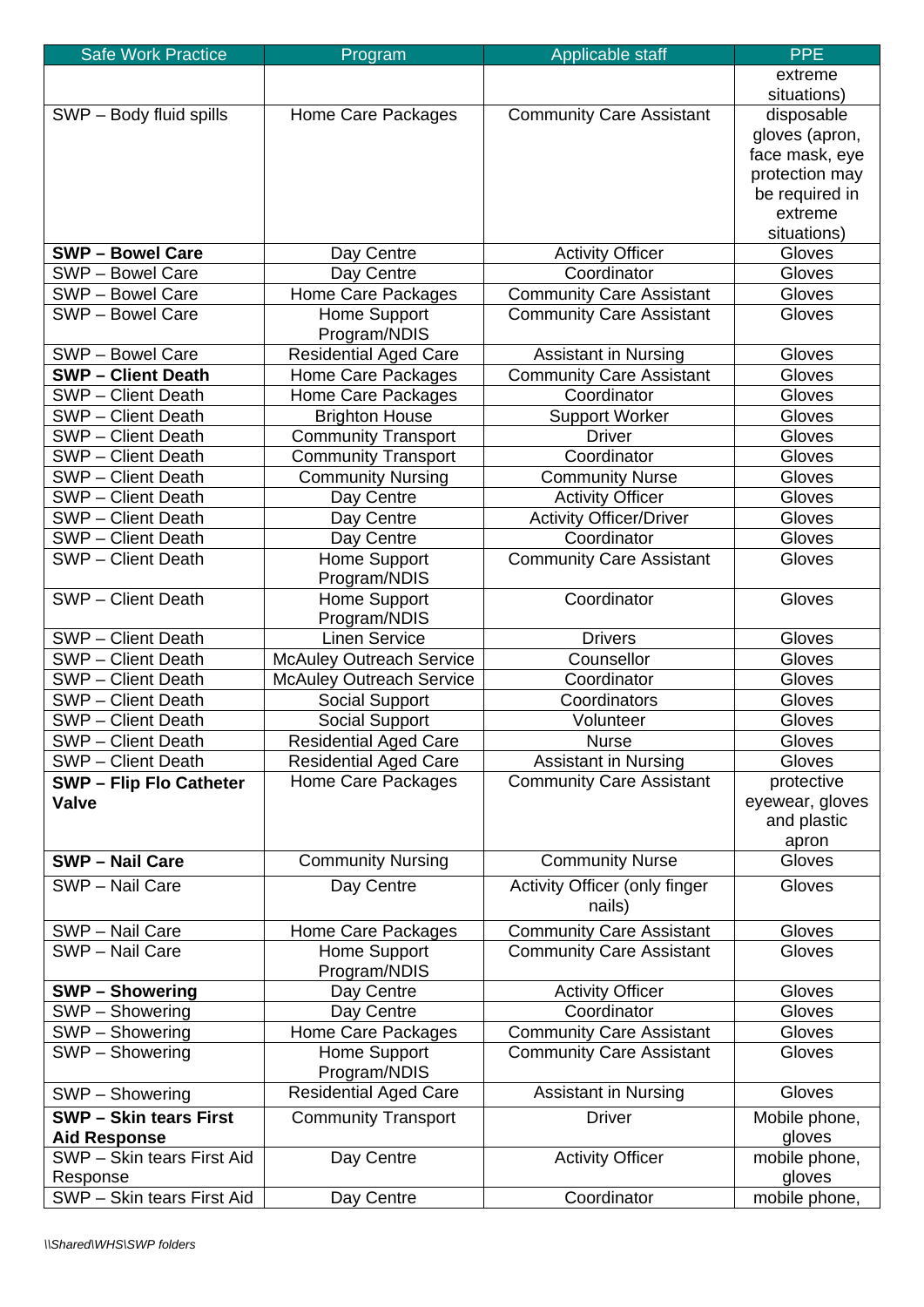| Safe Work Practice                             | Program                      | Applicable staff                | <b>PPE</b>          |
|------------------------------------------------|------------------------------|---------------------------------|---------------------|
| Response                                       |                              |                                 | gloves              |
| SWP - Skin tears First Aid                     | Home Care Packages           | <b>Community Care Assistant</b> | mobile phone,       |
| Response                                       |                              |                                 | gloves              |
| SWP - Skin tears First Aid                     | Home Support                 | <b>Community Care Assistant</b> | mobile phone,       |
| Response                                       | Program/NDIS                 |                                 | gloves              |
| SWP - Skin tears First Aid                     | <b>Residential Aged Care</b> | <b>Assistant in Nursing</b>     | mobile phone,       |
| Response                                       |                              |                                 | gloves              |
| <b>SWP - Supervise or</b>                      | Day Centre                   | <b>Activity Officer</b>         | gloves              |
| assist with tablets                            |                              |                                 |                     |
| SWP - Supervise or assist                      | Day Centre                   | Coordinator                     | gloves              |
| with tablets                                   |                              |                                 |                     |
| SWP - Supervise or assist                      | Home Care Packages           | Community Care Assistant        | gloves              |
| with tablets                                   |                              |                                 |                     |
| SWP - Supervise or assist                      | Home Support                 | <b>Community Care Assistant</b> | gloves              |
| with tablets                                   | Program/NDIS                 |                                 |                     |
| <b>SWP-Transdermal</b>                         | Home Care Packages           | <b>Community Care Assistant</b> | gloves              |
|                                                |                              |                                 |                     |
| patch                                          |                              |                                 |                     |
| SWP - Transdermal patch                        | Home Support                 | <b>Community Care Assistant</b> | gloves              |
|                                                | Program/NDIS                 |                                 |                     |
| <b>SWP</b> – Transfer from                     | Home Care Packages           | <b>Community Care Assistant</b> | Gloves              |
| bed to chair with hoist                        |                              |                                 |                     |
| SWP - Transfer from bed                        | Home Support                 | <b>Community Care Assistant</b> | Gloves              |
| to chair with hoist                            | Program/NDIS                 |                                 |                     |
| SWP - Transfer from bed                        | <b>Residential Aged Care</b> | <b>Assistant in Nursing</b>     | Gloves              |
| to chair with hoist                            |                              |                                 |                     |
| <b>SWP</b> – Transfer from                     | Home Care Packages           | <b>Community Care Assistant</b> | Gloves              |
| chair to bed with hoist                        |                              |                                 |                     |
|                                                |                              |                                 |                     |
| SWP - Transfer from chair                      | Home Support                 | <b>Community Care Assistant</b> | Gloves              |
| to bed with hoist<br>SWP - Transfer from chair | Program/NDIS                 |                                 | Gloves              |
| to bed with hoist                              | <b>Residential Aged Care</b> | <b>Assistant in Nursing</b>     |                     |
|                                                | Home Care Packages           | <b>Community Care Assistant</b> | Gloves,             |
| <b>SWP- Urinary Catheter</b>                   |                              |                                 | protective          |
| <b>Bags</b>                                    |                              |                                 |                     |
|                                                | Home Support                 | <b>Community Care Assistant</b> | eyewear,<br>Gloves, |
| <b>SWP</b> - Urinary Catheter                  |                              |                                 |                     |
| <b>Bags</b>                                    | Program/NDIS                 |                                 | protective          |
|                                                |                              |                                 | eyewear,            |
| <b>SWP</b> - Urinary Catheter                  | <b>Residential Aged Care</b> | <b>Assistant in Nursing</b>     | Gloves,             |
| <b>Bags</b>                                    |                              |                                 | protective          |
|                                                |                              |                                 | eyewear             |
| <b>Support</b>                                 |                              |                                 |                     |
| <b>SWP - Accompany client</b>                  | <b>Community Transport</b>   | <b>Driver</b>                   | None identified     |
| on a walk                                      |                              |                                 |                     |
| SWP - Accompany client                         | Day Centre                   | <b>Activity Officer</b>         | None identified     |
| on a walk                                      |                              |                                 |                     |
| SWP - Accompany client                         | Day Centre                   | Coordinator                     | None identified     |
| on a walk                                      |                              |                                 |                     |
| SWP - Accompany client                         | Home Care Packages           | <b>Community Care Assistant</b> | None identified     |
| on a walk                                      |                              |                                 |                     |
| SWP - Accompany client                         | Home Support                 | <b>Community Care Assistant</b> | None identified     |
| on a walk                                      | Program/NDIS                 |                                 |                     |
| SWP - Accompany client                         | <b>Residential Aged Care</b> | <b>Assistant in Nursing</b>     | None identified     |
| on a walk                                      |                              |                                 |                     |
| <b>SWP - Assisting client to</b>               | <b>Community Transport</b>   | <b>Driver</b>                   | None identified     |
| move from or into a                            |                              |                                 |                     |
| chair                                          |                              |                                 |                     |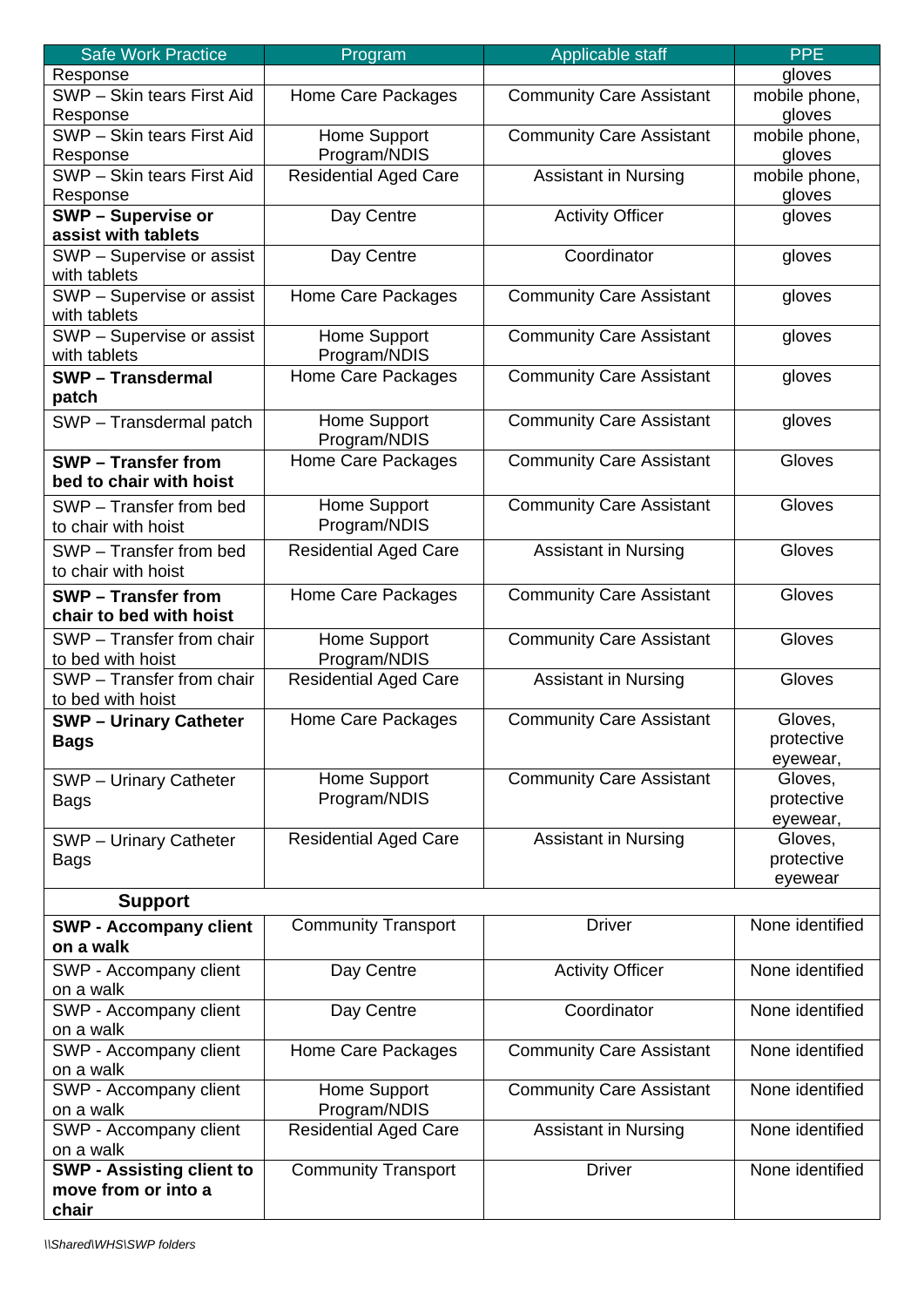| <b>Safe Work Practice</b>     | Program                      | Applicable staff                | <b>PPE</b>      |
|-------------------------------|------------------------------|---------------------------------|-----------------|
| SWP - Assisting client to     | Day Centre                   | <b>Activity Officer</b>         | None identified |
| move from or into a chair     |                              |                                 |                 |
| SWP - Assisting client to     | Day Centre                   | Coordinator                     | None identified |
| move from or into a chair     |                              |                                 |                 |
| SWP - Assisting client to     | Home Care Packages           | <b>Community Care Assistant</b> | None identified |
| move from or into a chair     |                              |                                 |                 |
|                               |                              |                                 | None identified |
| SWP - Assisting client to     | Home Support                 | <b>Community Care Assistant</b> |                 |
| move from or into a chair     | Program/NDIS                 |                                 |                 |
| SWP - Assisting client to     | <b>Residential Aged Care</b> | <b>Assistant in Nursing</b>     | None identified |
| move from or into a chair     |                              |                                 |                 |
| <b>SWP - Assisting client</b> | Day Centre                   | <b>Activity Officer</b>         | Gloves          |
| with a meal                   |                              |                                 |                 |
| SWP - Assisting client with   | Day Centre                   | Coordinator                     | Gloves          |
| a meal                        |                              |                                 |                 |
| SWP - Assisting client with   | Home Care Packages           | <b>Community Care Assistant</b> | Gloves          |
| a meal                        |                              |                                 |                 |
| SWP - Assisting client with   | Home Support                 | <b>Community Care Assistant</b> | Gloves          |
| a meal                        | Program/NDIS                 |                                 |                 |
| SWP - Assisting client with   | Residential Aged Care        | <b>Assistant in Nursing</b>     | Gloves          |
| a meal                        |                              |                                 |                 |
| <b>SWP - Assisting client</b> | <b>Community Transport</b>   | <b>Driver</b>                   | None identified |
| with mental health            |                              |                                 |                 |
|                               |                              |                                 |                 |
| <b>issues</b>                 |                              |                                 |                 |
| SWP - Assisting client with   | Day Centre                   | <b>Activity Officer</b>         | None identified |
| mental health issues          |                              |                                 |                 |
| SWP - Assisting client with   | Day Centre                   | Coordinator                     | None identified |
| mental health issues          |                              |                                 |                 |
| SWP - Assisting client with   | Home Care Packages           | <b>Community Care Assistant</b> | None identified |
| mental health issues          |                              |                                 |                 |
| SWP - Assisting client with   | Home Support                 | <b>Community Care Assistant</b> | None identified |
| mental health issues          | Program/NDIS                 |                                 |                 |
| SWP - Assisting client with   | <b>McAuley Outreach</b>      | Counsellor                      | None identified |
| mental health issues          |                              |                                 |                 |
| SWP - Assisting client with   | <b>McAuley Outreach</b>      | Coordinator                     | None identified |
| mental health issues          |                              |                                 |                 |
| SWP - Assisting client with   | <b>McAuley Parenting</b>     | <b>Family Worker</b>            | None identified |
| mental health issues          |                              |                                 |                 |
| SWP - Assisting client with   | <b>McAuley Parenting</b>     | <b>Parenting Support Worker</b> | None identified |
| mental health issues          |                              |                                 |                 |
|                               |                              |                                 |                 |
| SWP - Assisting client with   | <b>Residential Aged Care</b> | <b>Assistant in Nursing</b>     | None identified |
| mental health issues          |                              |                                 |                 |
| <b>SWP - Assisting client</b> | Day Centre                   | Activity Officer and            | None identified |
| with walking aid to walk      |                              | Coordinator                     |                 |
| SWP - Assisting client with   | Day Centre                   | Activity Officer and            | None identified |
| walking aid to walk           |                              | Coordinator                     |                 |
| SWP - Assisting client with   | Home Care Packages           | <b>Community Care Assistant</b> | None identified |
| walking aid to walk           |                              |                                 |                 |
| SWP - Assisting client with   | Home Support                 | <b>Community Care Assistant</b> | None identified |
| walking aid to walk           | Program/NDIS                 |                                 |                 |
| SWP - Assisting client with   | <b>Residential Aged Care</b> | <b>Assistant in Nursing</b>     | None identified |
| walking aid to walk           |                              |                                 |                 |
| <b>SWP - Assisting client</b> | <b>Community Transport</b>   | <b>Driver</b>                   | None identified |
| with wheelchair               |                              |                                 |                 |
|                               |                              |                                 | None identified |
| SWP - Assisting client with   | Day Centre                   | <b>Activity Officer</b>         |                 |
| wheelchair                    |                              |                                 |                 |
| SWP - Assisting client with   | Day Centre                   | Coordinator                     | None identified |
| wheelchair                    |                              |                                 |                 |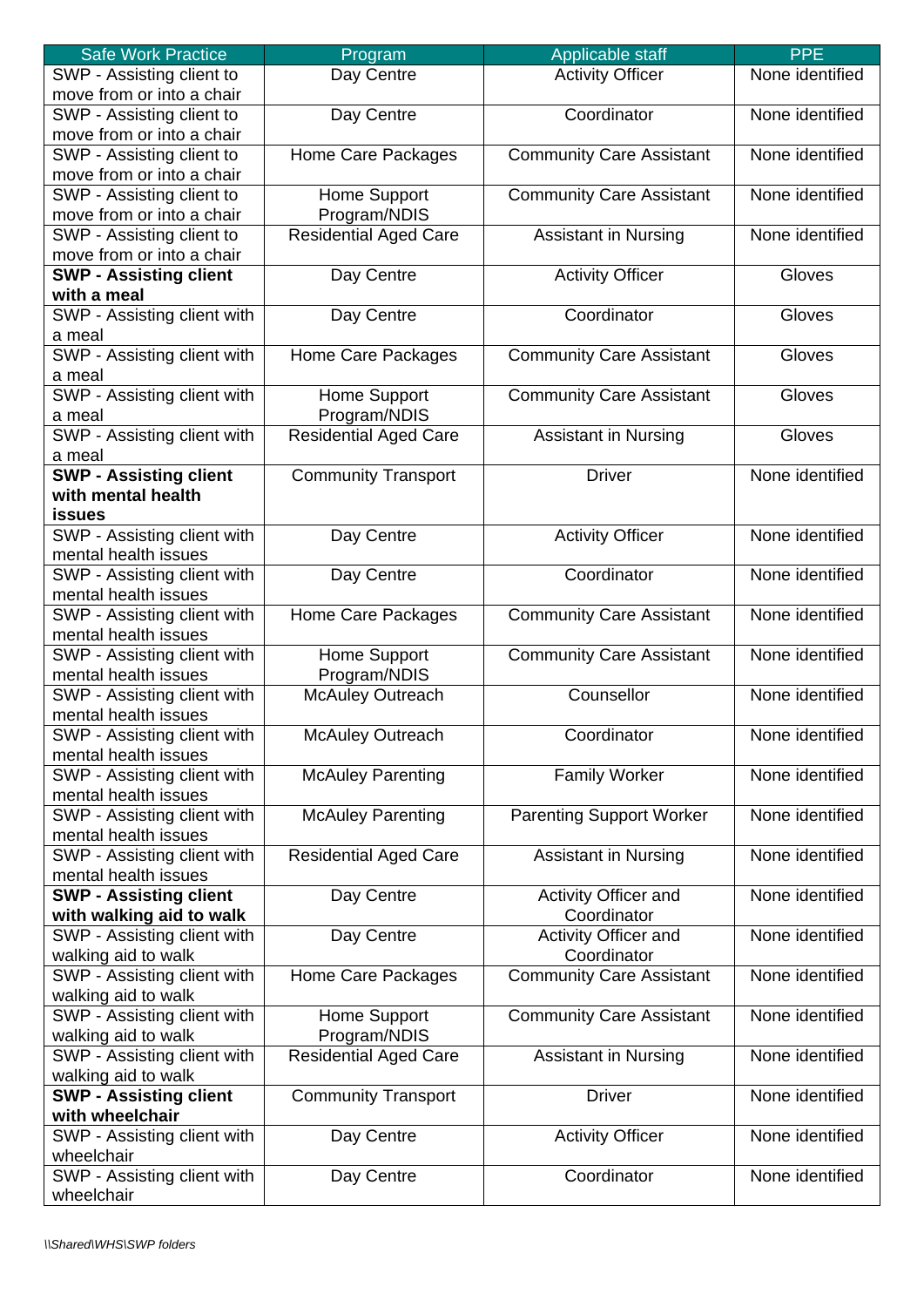| <b>Safe Work Practice</b>        | Program                      | Applicable staff                | <b>PPE</b>      |
|----------------------------------|------------------------------|---------------------------------|-----------------|
| SWP - Assisting client with      | Home Care Packages           | <b>Community Care Assistant</b> | None identified |
| wheelchair                       |                              |                                 |                 |
| SWP - Assisting client with      | Home Support                 | <b>Community Care Assistant</b> | None identified |
| wheelchair                       | Program/NDIS                 |                                 |                 |
| SWP - Assisting client with      | Residential Aged Care        | Assistant in Nursing            | None identified |
| wheelchair                       |                              |                                 |                 |
| <b>SWP-Companionship</b>         | Day Centre                   | <b>Activity Officer</b>         | None identified |
| SWP - Companionship              | Day Centre                   | Coordinator                     | None identified |
|                                  |                              | <b>Community Care Assistant</b> | None identified |
| SWP - Companionship              | Home Care Packages           |                                 |                 |
| SWP - Companionship              | Home Support                 | <b>Community Care Assistant</b> | None identified |
|                                  | Program/NDIS                 |                                 |                 |
| SWP - Companionship              | <b>Residential Aged Care</b> | <b>Assistant in Nursing</b>     | None identified |
| <b>SWP - Feeding client's</b>    | Home Care Packages           | <b>Community Care Assistant</b> | None identified |
| pet                              |                              |                                 |                 |
| SWP - Feeding client's pet       | Home Support                 | <b>Community Care Assistant</b> | None identified |
|                                  | Program/NDIS                 |                                 |                 |
| SWP - Plan & conduct an          | Day Centre                   | <b>Activity Officer</b>         | Sunscreen, hat  |
| activity in community            |                              |                                 |                 |
| SWP - Plan & conduct an          | Day Centre                   | Coordinator                     | Sunscreen, hat  |
| activity in community            |                              |                                 |                 |
| SWP - Plan & conduct an          | Home Care Packages           | <b>Community Care Assistant</b> | Sunscreen, hat  |
| activity in community            |                              |                                 |                 |
| SWP - Plan & conduct an          | Home Support                 | <b>Community Care Assistant</b> | Sunscreen, hat  |
| activity in community            | Program/NDIS                 |                                 |                 |
| SWP - Plan & conduct an          | <b>Residential Aged Care</b> | <b>Activity Officer</b>         | Sunscreen, hat  |
| activity in community            |                              |                                 |                 |
| <b>SWP - Shopping with</b>       | Home Care Packages           | <b>Community Care Assistant</b> | None identified |
| client                           |                              |                                 |                 |
|                                  |                              |                                 |                 |
| SWP - Shopping with              | Home Support                 | <b>Community Care Assistant</b> | None identified |
| client                           | Program/NDIS                 |                                 |                 |
| <b>SWP - Shopping without</b>    | Day Centre                   | <b>Activity Officer</b>         | None identified |
| a client                         |                              |                                 |                 |
| SWP - Shopping without a         | Day Centre                   | <b>Food Safety Officer</b>      | None identified |
| client                           |                              |                                 |                 |
| SWP - Shopping without a         | Home Care Packages           | <b>Community Care Assistant</b> | None identified |
| client                           |                              |                                 |                 |
| SWP - Shopping without a         | Home Support                 | <b>Community Care Assistant</b> | None identified |
| client                           | Program/NDIS                 |                                 |                 |
| <b>SWP - Suicide</b>             | <b>McAuley Outreach</b>      | Counsellors                     | mobile phone,   |
| <b>Prevention</b>                |                              |                                 | first aid kit   |
| SWP - Walking a dog              | Home Care Packages           | <b>Community Care Assistant</b> | None identified |
| SWP - Walking a dog              | Home Support                 | <b>Community Care Assistant</b> | None identified |
|                                  | Program/NDIS                 |                                 |                 |
|                                  |                              |                                 |                 |
| <b>Transport</b>                 |                              |                                 |                 |
| <b>SWP - Assisting client in</b> | <b>Community Transport</b>   | <b>Driver</b>                   | None identified |
| and out of vehicle               |                              |                                 |                 |
| SWP - Assisting client in        | Day Centre                   | <b>Activity Officer</b>         | None identified |
| and out of vehicle               |                              |                                 |                 |
| SWP - Assisting client in        | Day Centre                   | Coordinator                     | None identified |
| and out of vehicle               |                              |                                 |                 |
| SWP - Assisting client in        | Home Care Packages           | <b>Community Care Assistant</b> | None identified |
| and out of vehicle               |                              |                                 |                 |
| SWP - Assisting client in        | Home Support                 | <b>Community Care Assistant</b> | None identified |
| and out of vehicle               | Program/NDIS                 |                                 |                 |
| SWP - Assisting client in        | <b>Residential Aged Care</b> | <b>Assistant in Nursing</b>     | None identified |
| and out of vehicle               |                              |                                 |                 |
|                                  |                              |                                 |                 |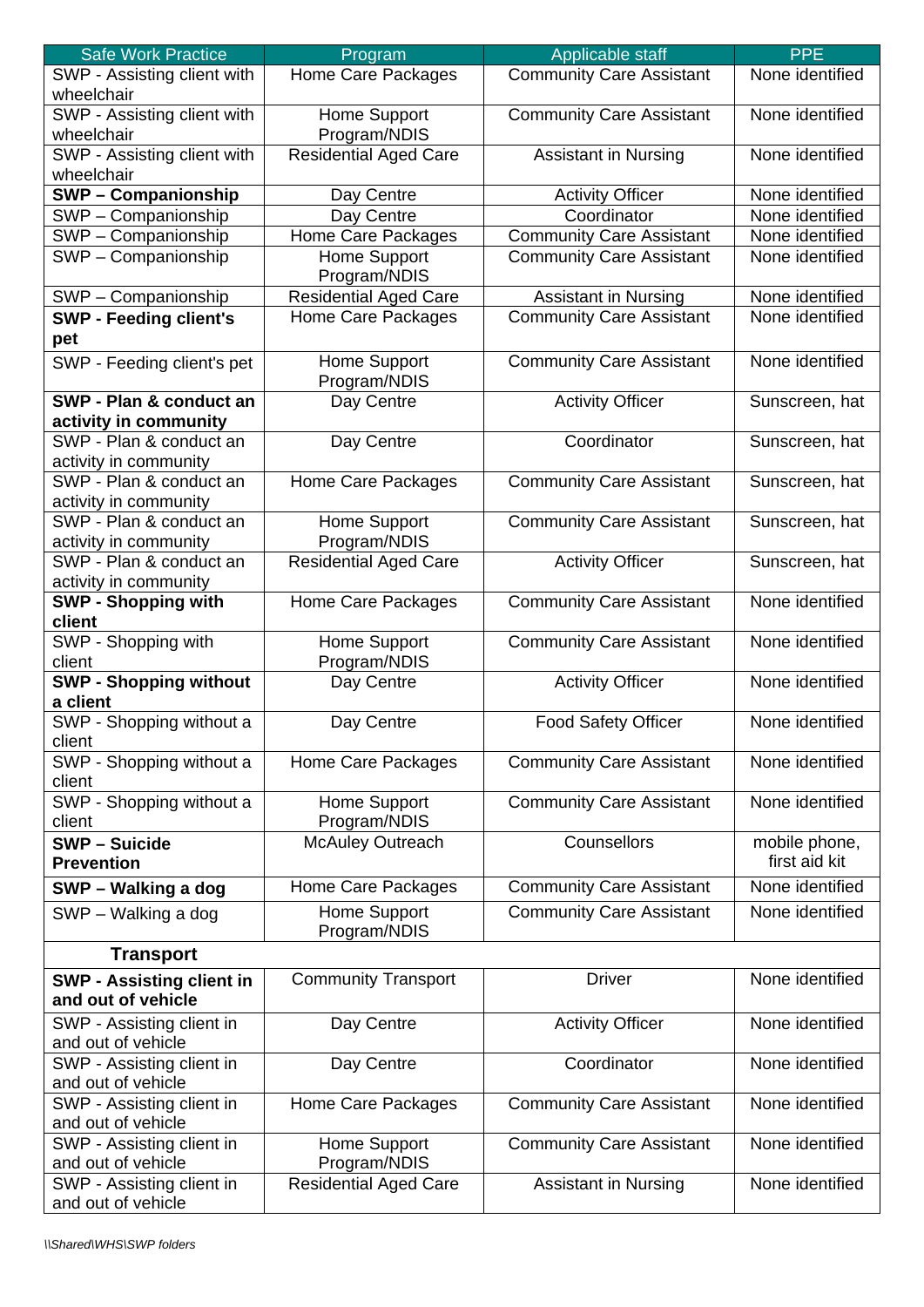| <b>Safe Work Practice</b>                                          | Program                      | Applicable staff                   | <b>PPE</b>                                        |
|--------------------------------------------------------------------|------------------------------|------------------------------------|---------------------------------------------------|
| <b>SWP - Conveying</b><br>wheelchair client on bus<br>- Commuter   | <b>Community Transport</b>   | <b>Driver</b>                      | None identified                                   |
| SWP - Conveying<br>wheelchair client on bus -<br>Commuter          | Day Centre                   | <b>Driver</b>                      | None identified                                   |
| <b>SWP - Conveying</b><br>wheelchair client on<br>bus-Coaster/Rosa | <b>Community Transport</b>   | <b>Driver</b>                      | None identified                                   |
| SWP - Conveying<br>wheelchair client on bus-<br>Coaster/Rosa       | Day Centre                   | <b>Driver</b>                      | None identified                                   |
| <b>SWP - Conveying</b><br>wheelchair client on<br>bus- VW Multivan | <b>Community Transport</b>   | <b>Driver</b>                      | None identified                                   |
| <b>SWP - Conveying</b><br>wheelchair client in a car               | <b>Community Transport</b>   | Volunteer transport assistant      | None identified                                   |
| SWP - Conveying<br>wheelchair client in a car                      | <b>Community Transport</b>   | <b>Driver</b>                      | None identified                                   |
| SWP - Conveying<br>wheelchair client in a car                      | Day Centre                   | <b>Activity Officer and Driver</b> | None identified                                   |
| SWP - Conveying<br>wheelchair client in a car                      | Home Care Packages           | <b>Community Care Assistant</b>    | None identified                                   |
| SWP - Conveying<br>wheelchair client in a car                      | Home Care Packages           | Coordinator                        | None identified                                   |
| SWP - Conveying<br>wheelchair client in a car                      | Home Support<br>Program/NDIS | <b>Community Care Assistant</b>    | None identified                                   |
| Driver alighting and re-<br>entering bus through<br>driver's door  | <b>Community Transport</b>   | <b>Driver</b>                      | Non-slip<br>footwear, high<br>visibility clothing |
| Driver alighting and re-<br>entering bus through<br>driver's door  | Day Centre                   | <b>Activity Officer</b>            | Non-slip<br>footwear, high<br>visibility clothing |
| Driver alighting and re-<br>entering bus through<br>driver's door  | Day Centre                   | <b>Driver</b>                      | Non-slip<br>footwear, high<br>visibility clothing |
| <b>SWP - Safer vehicle</b><br>driving                              | <b>All Mercy Services</b>    | All relevant positions             | None identified                                   |
| <b>SWP-Transporting</b><br><b>Children in Vehicles</b>             | <b>McAuley Outreach</b>      | Counsellors                        | None identified                                   |
| SWP - Transporting<br><b>Children in Vehicles</b>                  | <b>McAuley Parenting</b>     | <b>Family Worker</b>               | None identified                                   |
| SWP - Transporting<br><b>Children in Vehicles</b>                  | <b>McAuley Parenting</b>     | <b>Parenting Support Worker</b>    | None identified                                   |
| SWP - Transporting<br><b>Children in Vehicles</b>                  | <b>Community Transport</b>   | <b>Driver</b>                      | None identified                                   |
| <b>SWP - Transporting</b><br>client with oxygen<br>equipment       | Home Care Packages           | <b>Community Care Assistant</b>    | Gloves                                            |
| SWP - Transporting client<br>with oxygen equipment                 | Home Care Packages           | Coordinator                        | Gloves                                            |
| SWP - Transporting client<br>with oxygen equipment                 | Home Support<br>Program/NDIS | Coordinator                        | Gloves                                            |
| SWP - Transporting client<br>with oxygen equipment                 | <b>Community Transport</b>   | <b>Driver</b>                      | Gloves                                            |